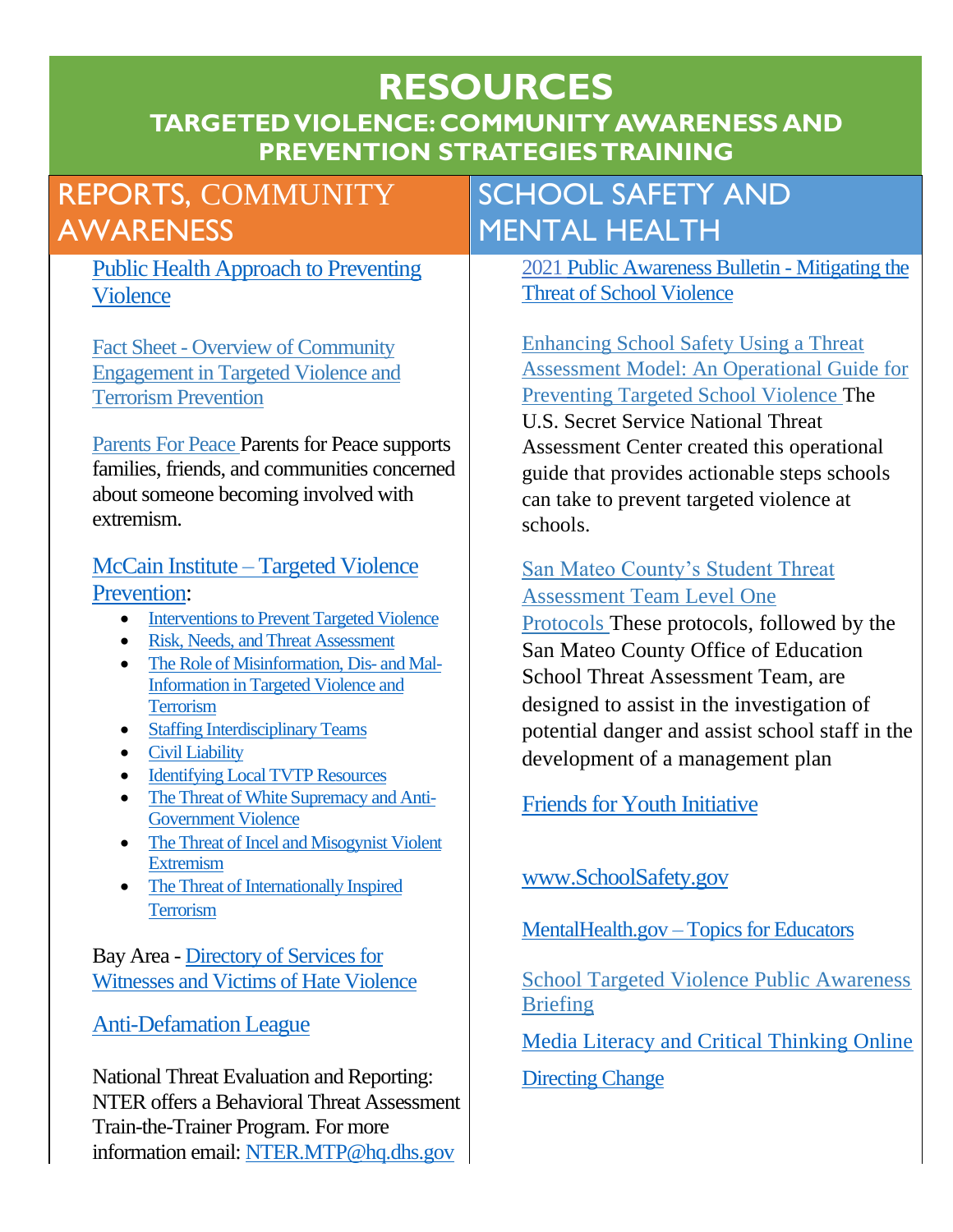[FEMA Prevention, Preparedness](https://www.fema.gov/emergency-managers/individuals-communities/faith-preparedness)  [Resources for Houses of Worship and](https://www.fema.gov/emergency-managers/individuals-communities/faith-preparedness)  [Faith Based Communities](https://www.fema.gov/emergency-managers/individuals-communities/faith-preparedness)

Moonshot: [White Supremacy Search](https://moonshotteam.com/white-supremacy-search-trends/)  [Trends in the United States](https://moonshotteam.com/white-supremacy-search-trends/)

[Network Contagion Research Institute](https://networkcontagion.us/)

[The Defusing Hatred Program -](https://www.interfaithccc.org/the-defusing-hatred-program/) Interfaith [Council of Contra Costa County](https://www.interfaithccc.org/the-defusing-hatred-program/)

[Building Peer-to-Peer Engagement](https://www.dhs.gov/sites/default/files/publications/building_peer-to-peer_engagements_29may2020_0.pdf)

[Parallel Networks](http://pnetworks.org/)

RAND: **[Building an Effective and](https://www.rand.org/content/dam/rand/pubs/research_briefs/RB10000/RB10030/RAND_RB10030.pdf)  [Practical National Approach to](https://www.rand.org/content/dam/rand/pubs/research_briefs/RB10000/RB10030/RAND_RB10030.pdf)  [Terrorism Prevention](https://www.rand.org/content/dam/rand/pubs/research_briefs/RB10000/RB10030/RAND_RB10030.pdf)**

Awareity – [Saving lives, reputations, and](https://awareity.com/)  [bottom lines.](https://awareity.com/)

[Safe School Ambassadors Program](https://community-matters.org/programs-services/youth-empowerment-programs/safe-school-ambassadors/) This Sonoma based student-centered, antibullying program is being offered at no cost to Bay Area schools.

[Camp LEAD](https://www.realmattersinc.com/)

[Youth.gov: Suicide Prevention Resources](https://youth.gov/youth-topics/youth-suicide-prevention/preventing-youth-suicide)

[2021 USSS Averting Targeted School Violence](https://www.secretservice.gov/sites/default/files/reports/2021-03/USSS%20Averting%20Targeted%20School%20Violence.2021.03.pdf)

[Sandy Hook Promise –](https://www.sandyhookpromiselearning.org/) Digital Learning – Say [Something-Prevent Suicide](https://www.sandyhookpromiselearning.org/)

[Listos California First Aid Kit for](https://www.listoscalifornia.org/wp-content/uploads/2021/07/First-Aid-Kit-for-Your-Mind-English.pdf) Your Mind

[StopBullying.gov](https://www.stopbullying.gov/)

[Mitigating Social Isolation in Youth](https://www.dhs.gov/sites/default/files/publications/mitigating_social_isolation_in_youth_v_2020-1020_v2.pdf)

[Send Silence Packing](https://www.activeminds.org/programs/send-silence-packing/)

[CA Assn of School Counselors –](https://covid19k12counseling.org/) Key [Education and Counseling Resources to](https://covid19k12counseling.org/)  [Support Students during the COVID-19](https://covid19k12counseling.org/)  [Pandemic](https://covid19k12counseling.org/)

[National Child Traumatic Stress Network](https://www.nctsn.org/)

[Guidance to States and School Systems in](https://store.samhsa.gov/product/guidance-states-and-school-systems-addressing-mental-health-and-substance-use-issues)  [Addressing Mental Health and Substance](https://store.samhsa.gov/product/guidance-states-and-school-systems-addressing-mental-health-and-substance-use-issues)  [Abuse in Schools](https://store.samhsa.gov/product/guidance-states-and-school-systems-addressing-mental-health-and-substance-use-issues)

U.S. Department of Education's ["Early](https://www.ojp.gov/pdffiles1/172854.pdf)  [Warning, Timely Response –](https://www.ojp.gov/pdffiles1/172854.pdf) A Guide to Safe [Schools"](https://www.ojp.gov/pdffiles1/172854.pdf) was produced by the National Association of School Psychologists to help "adults reach out to troubled children quickly and effectively" and to ensure schools have a guide for developing comprehensive violence prevention programs.